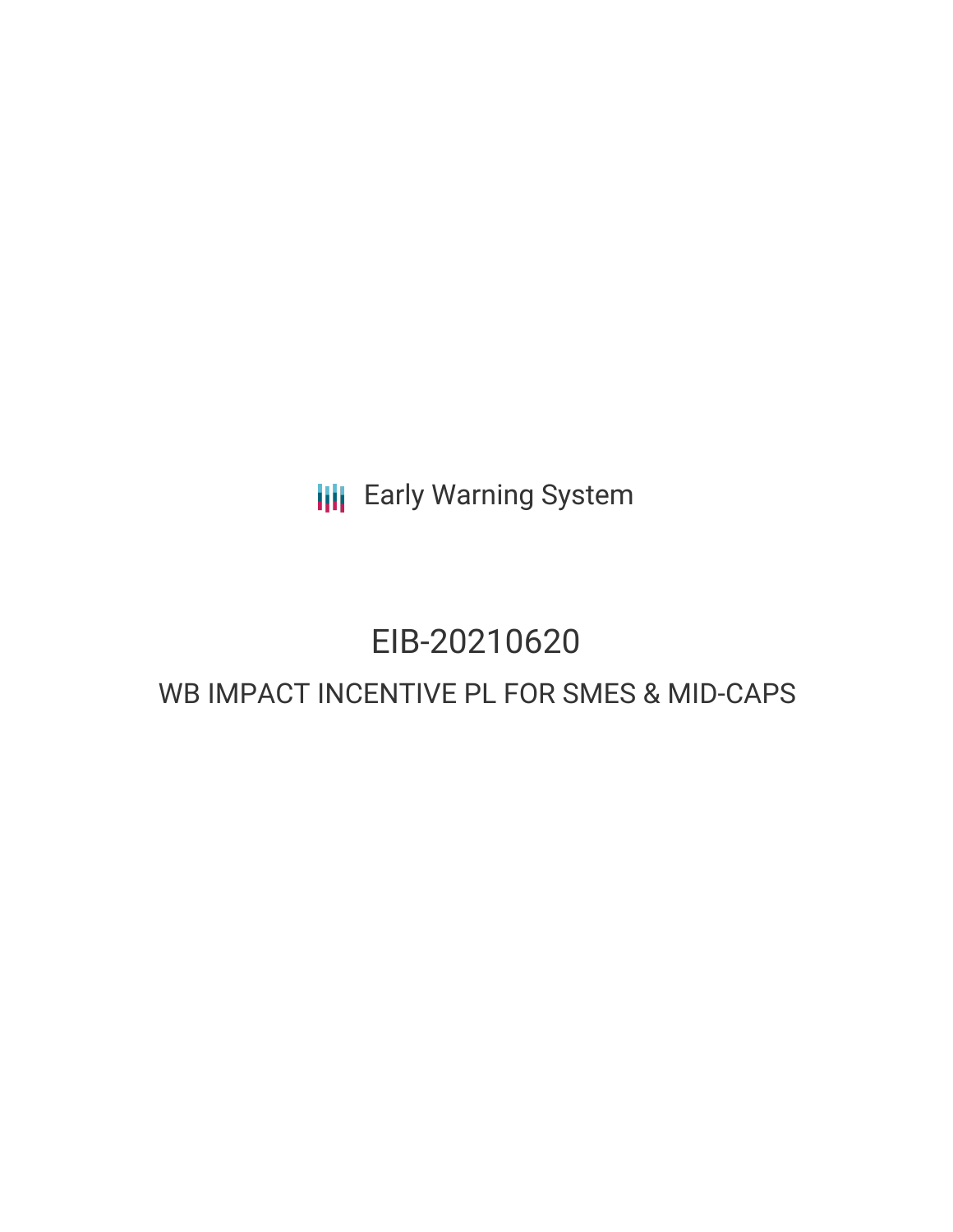

### **Quick Facts**

| <b>Countries</b>               | Albania, Bosnia and Herzegovina, Kosovo, Macedonia, Montenegro, Serbia |
|--------------------------------|------------------------------------------------------------------------|
| <b>Financial Institutions</b>  | European Investment Bank (EIB)                                         |
| <b>Status</b>                  | Approved                                                               |
| <b>Bank Risk Rating</b>        | U                                                                      |
| <b>Voting Date</b>             | 2021-12-15                                                             |
| <b>Borrower</b>                | Borrower not available at the time of the snapshot                     |
| <b>Sectors</b>                 | Finance, Industry and Trade                                            |
| <b>Investment Type(s)</b>      | Loan                                                                   |
| <b>Investment Amount (USD)</b> | $$61.12$ million                                                       |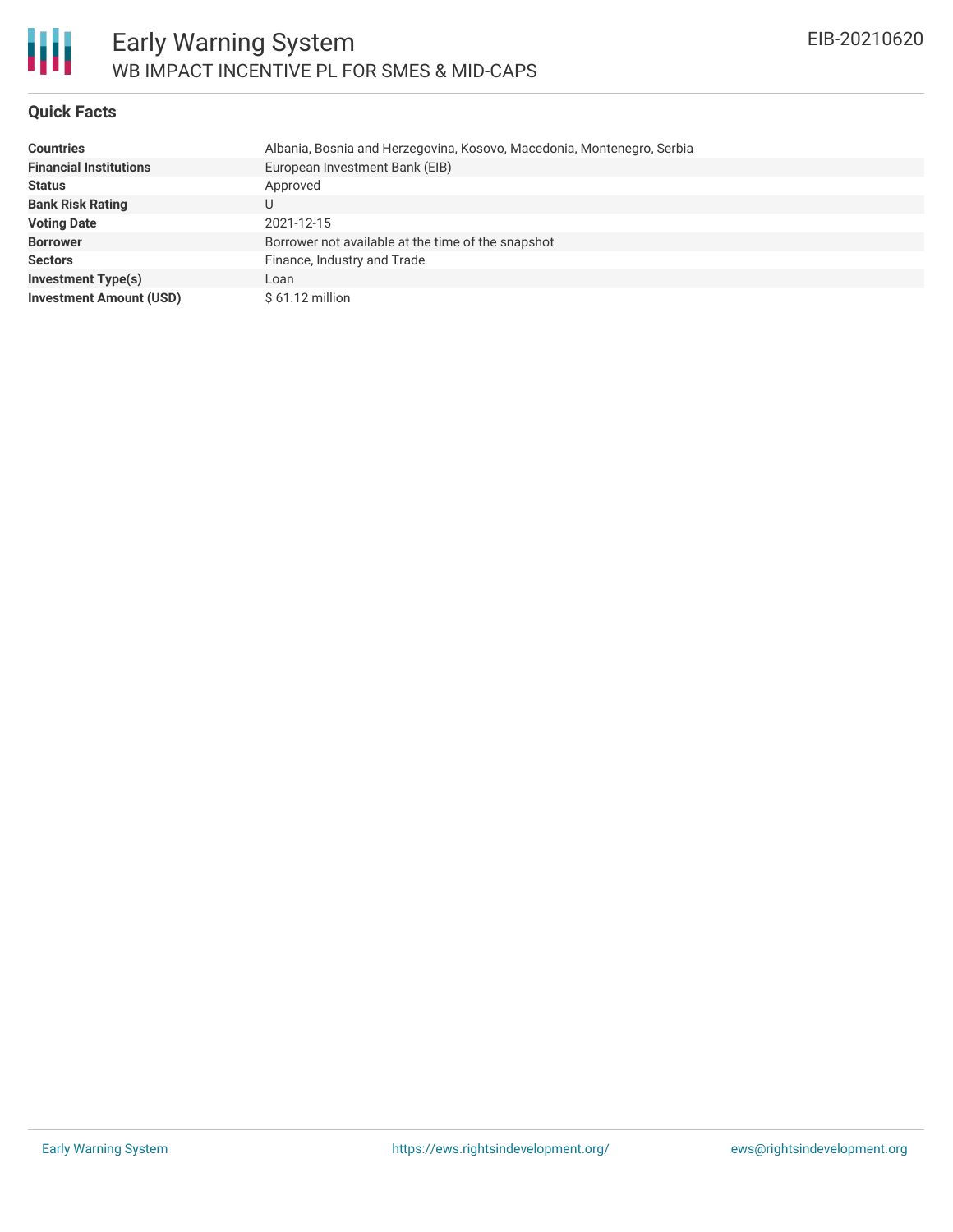## **Project Description**

According to the bank website, the project consists of a programme loan dedicated to supporting local businesses who commit to generating greater socio-economic impact and sustainable growth in the Western Balkans.

The programme loan supports small and medium-sized enterprises (SMEs) and mid-caps (including social enterprises) who commit to generating positive socio-economic impact and contribute towards strengthening economic resilience and sustainable growth in the Western Balkans. The operation aims to enhance the prospects of more resilient and inclusive growth, by creating sustainable employment opportunities and encouraging social inclusion, particularly for young people, women and socio-economic marginalised groups. An improved economic resilience in the region would make both the local and hosted communities less vulnerable to shocks and crises as well as address some of the potential drivers of immigration.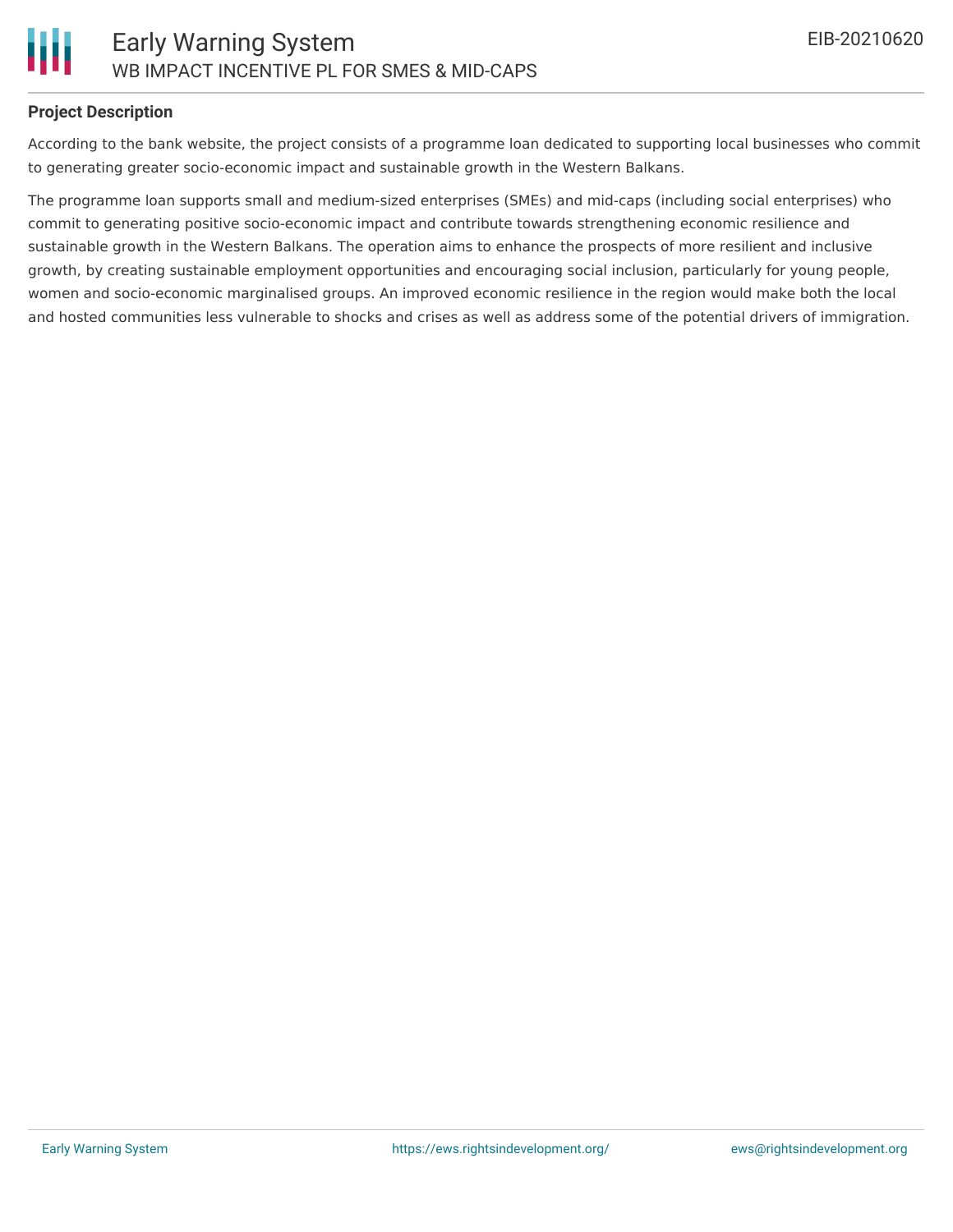

## **Investment Description**

European Investment Bank (EIB)